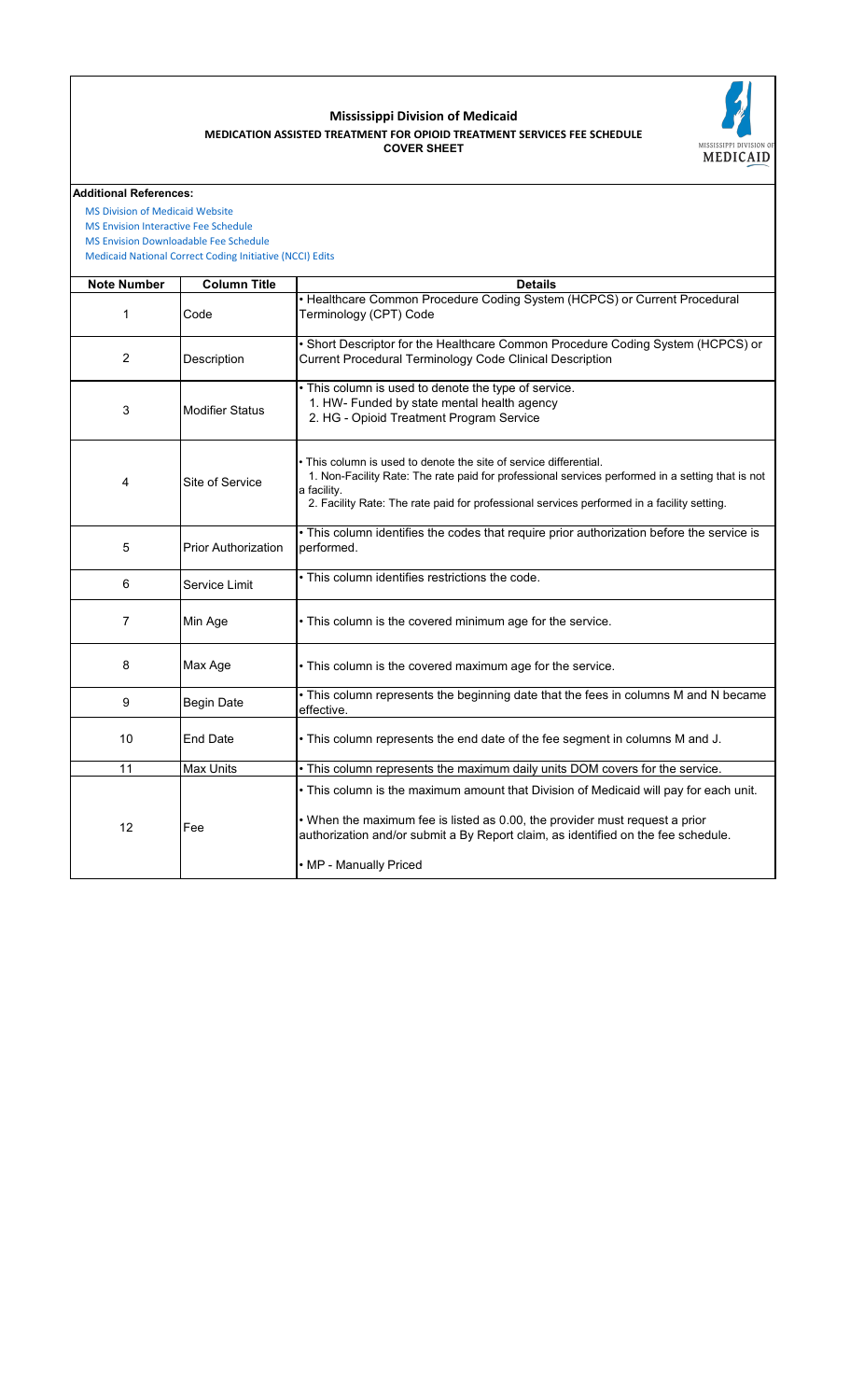

## **Mississippi Division of Medicaid OPIOID TREATMENT PROGRAM FEE SCHEDULE Print Date: APRIL 5, 2022**

The fee schedules located on the Mississippi Medicaid website are prepared to assist Medicaid providers and are not intended to grant rights or impose obligations. Every effort is made to assure the accuracy of the information within the fee schedules as of the date they are printed. Medicaid makes no guarantee that this compilation of fee schedule information is error-free and will bear no responsibility or liability for the results consequences of the use of these schedules. Fee schedules are posted for informational purposes only and do not guarantee reimbursement. Fees are subject to the rules and requirements of the Division of Medicaid, Federal and State law.

\*\*All services and maximums allowed quantities are subject to NCCI procedure-to-procedure or medically unlikely editing even if prior authorized.\*\*

The Current Procedural Terminology (CPT) and Current Dental Terminology (CDT) codes descriptors, and other data are copyright© 2021 American Medical Association and © 2021 American Dental Association (or such other date publication of CPT and CDT). All rights reserved. Applicable FARS/DFARS apply.

**NOTE: HW and HG modifiers are required for all Opioid Treatment Program services. Opioid Treatment Program providers must be certified as an Opioid Treatment Program by the Mississippi Department of Mental Health. DOM will follow the Medicare rules for Medicaid claims when possible. Additional billing guidance can be found at: [Opioid Trea](https://www.cms.gov/files/document/otp-billing-and-payment-fact-sheet.pdf)tment Programs (OTPs) Medicare Billing and Payment Fact Sheet (cms.gov)**

| Code  | <b>Description</b>         | <b>Modifier</b> |    | PA             | Service Limit    | Min Age | <b>Max</b><br><b>Begin Date</b> |            | <b>End Date</b> | <b>Max</b>   | Fee      | <b>Provider</b> |
|-------|----------------------------|-----------------|----|----------------|------------------|---------|---------------------------------|------------|-----------------|--------------|----------|-----------------|
|       |                            | Mod 1<br>Mod 2  |    |                |                  |         | Age                             |            |                 | <b>Units</b> |          | <b>Type</b>     |
| G2067 | Med assist tx meth wk      | <b>HW</b>       | HG | <b>YES</b>     | 1 per 7 days     | 0       | 999                             | 04/01/2021 | 12/31/9999      |              | 190.80   | X01             |
| G2068 | Med assist tx bupre oral   | <b>HW</b>       | HG | <b>YES</b>     | 1 per 7 days     | 0       | 999                             | 04/01/2021 | 12/31/9999      |              | 230.13   | X01             |
| G2069 | Med assist tx inject       | <b>HW</b>       | HG | <b>YES</b>     | 1 every 4 weeks  | 0       | 999                             | 04/01/2021 | 12/31/9999      |              | 1,638.06 | X01             |
| G2070 | Med assist tx implant      | <b>HW</b>       | HG | <b>YES</b>     | 1 every 6 months | 0       | 999                             | 04/01/2021 | 12/31/9999      |              | 4,464.63 | X01             |
| G2071 | Med tx remove implant      | <b>HW</b>       | HG | <b>YES</b>     | 1 per 7 days     | 0       | 999                             | 04/01/2021 | 12/31/9999      |              | 389.97   | X01             |
| G2072 | Med tx insert/remove imp   | <b>HW</b>       | HG | <b>YES</b>     | 1 every 6 months | 0       | 999                             | 04/01/2021 | 12/31/9999      |              | 4,664.59 | X01             |
| G2073 | Med tx naltrexone          | <b>HW</b>       | HG | <b>YES</b>     | 1 every 4 weeks  | 0       | 999                             | 04/01/2021 | 12/31/9999      |              | 1,269.05 | X01             |
| G2074 | Med assist tx no drug      | <b>HW</b>       | HG | <b>YES</b>     | 1 per 7 days     | 0       | 999                             | 04/01/2021 | 12/31/9999      |              | 147.57   | X01             |
| G2075 | Med tx meds nos            | <b>HW</b>       | HG | <b>YES</b>     | 1 per 7 days     | 0       | 999                             | 04/01/2021 | 12/31/9999      |              | MP       | X01             |
| G2076 | Intake act w/med exam      | <b>HW</b>       | HG | <b>NO</b>      |                  | 0       | 999                             | 04/01/2021 | 12/31/9999      |              | 163.77   | X01             |
| G2077 | Periodic assessment        | <b>HW</b>       | HG | <b>NO</b>      |                  | 0       | 999                             | 04/01/2021 | 12/31/9999      |              | 100.64   | X01             |
| G2078 | Take-home meth             | <b>HW</b>       | HG | <b>NO</b>      |                  | 0       | 999                             | 04/01/2021 | 12/31/9999      |              | 33.64    | X01             |
| G2079 | Take-hom buprenorphine     | <b>HW</b>       | HG | <b>NO</b>      |                  | 0       | 999                             | 04/01/2021 | 12/31/9999      |              | 72.97    | X01             |
| G2080 | Add 30 mins counsel        | <b>HW</b>       | HG | N <sub>O</sub> |                  | 0       | 999                             | 04/01/2021 | 12/31/9999      |              | 28.23    | X01             |
| G2215 | Home supply nasal naloxone | <b>HW</b>       | HG | N <sub>O</sub> |                  | 0       | 999                             | 04/01/2021 | 12/31/9999      |              | 82.94    | X01             |
| G2216 | Home supply inject naloxon |                 | HG | NO.            |                  | 0       | 999                             | 04/01/2021 | 12/31/9999      |              | 12.34    | X01             |